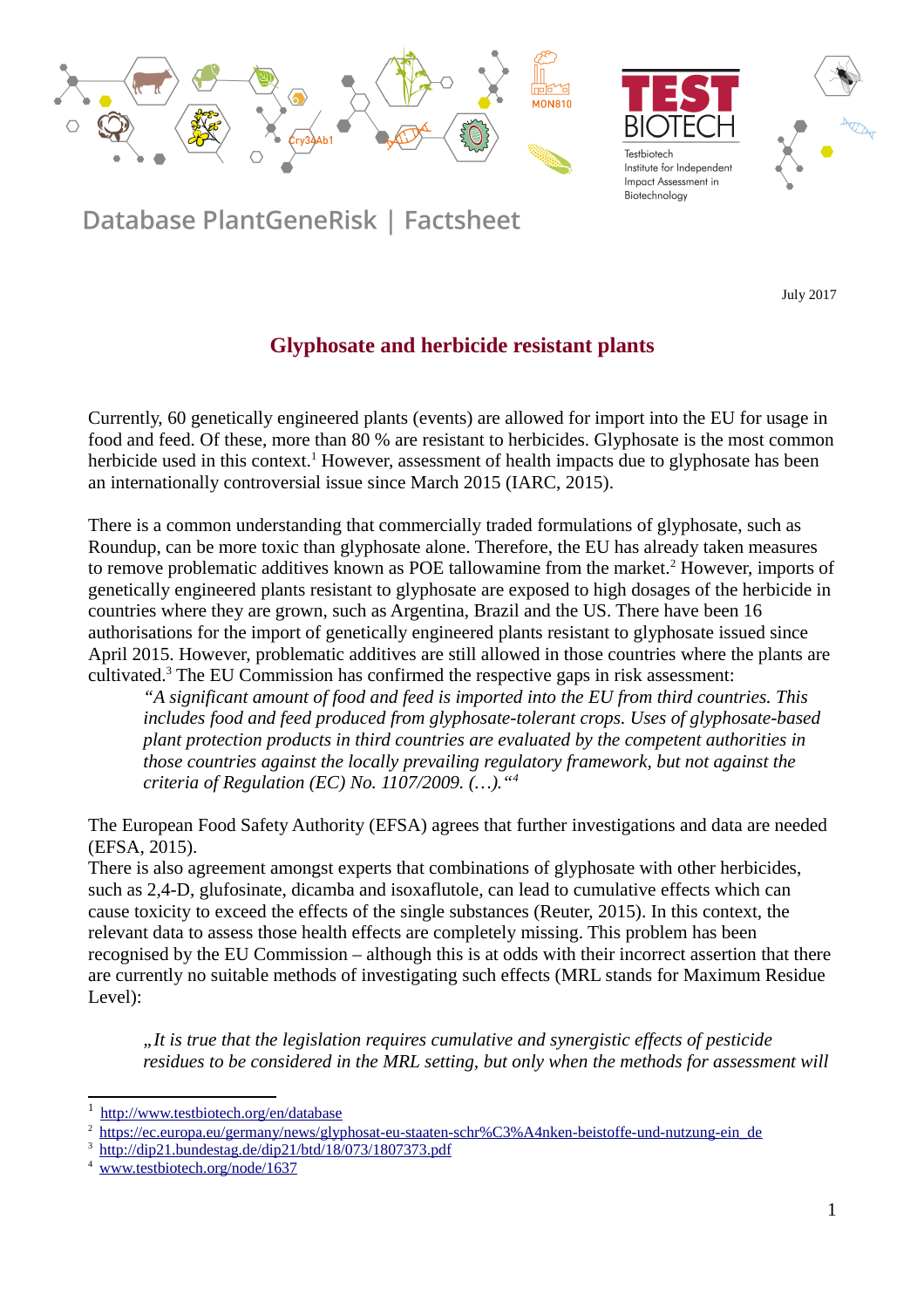*be available. This is not yet the case and the legislation recognises that further work in this respect is needed."[5](#page-1-0)*

Despite all the concerns about potential health impacts, the EU Commission has allowed plants for import, such as the genetically engineered soybean FG 72 produced by Bayer. The harvest of these soybeans is burdened with residues from spraying with isoxaflutole and glyphosate. Isoxaflutole as a single substance is classified as a 'suspected human carcinogen (EFSA, 2017a). There was no investigation of potential interactions of the residues from spraying with these herbicides (Testbiotech, 2016). It appears that the EU-Commission has been influenced by threats from industry; industry stated that feed supplies to the EU would be endangered if market authorisation were not issued.<sup>[6](#page-1-1)</sup>

Just recently, EFSA published further opinions in favour of importing further genetically engineered soybean varieties that can be sprayed with a mixture of glyphosate, isoxaflutole and glufosinate (EFSA, 2017b) or a mixture of glyphosate, glufosinate and 2,4-D (EFSA, 2017c). Glufosinate is also suspected of having negative impacts on health (EFSA, 2005). The EU approval of the active substance is therefore due to expire in 2018 (European Commission, 2015). In the case of 2,4-D, recent publications suggest that carcinogenic metabolites are produced in genetically modified plants (Lurquin, 2016).

In particular, despite all the indications pointing to significant health risks from 2,4-D and isoxaflutole, there has been no detailed investigation of the degradation products of the herbicides in genetically engineered soybeans. Even the EFSA says that industry failed to provide sufficient data in the case of isoxaflutole (EFSA, 2017d).

In this and many other cases, there was no investigation of potential interactions of the residues from spraying with these herbicides. (Testbiotech, 2017).

Health risks can also emerge from interactions between plant ingredients. For example, soybeans naturally contain large amounts of allergenic and estrogenic substances. Risks to health from these ingredients can be enhanced by the degradation products of the herbicides. In a recent study, disturbances were found in the hormonal system of young rats fed with soy milk in combination with glyphosate (Nardi et al, 2016).

Over and above this issue, the risk assessment of genetically engineered plants needs to be completely revised in regard to the residues from spraying with the complementary herbicides. For example, it should also be taken into account that permanent exposure to these residues can impact human and animal health through changes in the intestinal microbiome: The residues might lead to a change in the composition of the microorganisms, and thereby increase the probability of diseases. It is known that glyphosate can change the composition of soil microorganisms (see, for example, EFSA, 2012). In addition, glyphosate acts as an antibiotic on some bacteria such as *E. coli* (Forlani et al., 1997; Carlisle & Trevors, 1988). Thus, it is not at all unlikely that the intestinal microbiome can be affected.

Many genetically engineered plants have been developed to be sprayed with specific herbicides. The respective residues are unavoidable constituents in derivative food and feed. Therefore, they must be assessed before being approved. EU Regulation 1829/2003 requests that genetically engineered plants can only be allowed for import as food and feed if they are shown to be safe as a

<span id="page-1-0"></span><sup>5</sup>[www.testbiotech.org/sites/default/files/11\\_letter\\_from%20Commission\\_August\\_2016.pdf](http://www.testbiotech.org/sites/default/files/11_letter_from%20Commission_August_2016.pdf)

<span id="page-1-1"></span><sup>6</sup> [http://www.politico.eu/wp-content/uploads/2016/06/20160607-ASA-and-USSEC-Letter-to-Commissioner-on-3](http://www.politico.eu/wp-content/uploads/2016/06/20160607-ASA-and-USSEC-Letter-to-Commissioner-on-3-soybean-authorizations.pdf) [soybean-authorizations.pdf](http://www.politico.eu/wp-content/uploads/2016/06/20160607-ASA-and-USSEC-Letter-to-Commissioner-on-3-soybean-authorizations.pdf)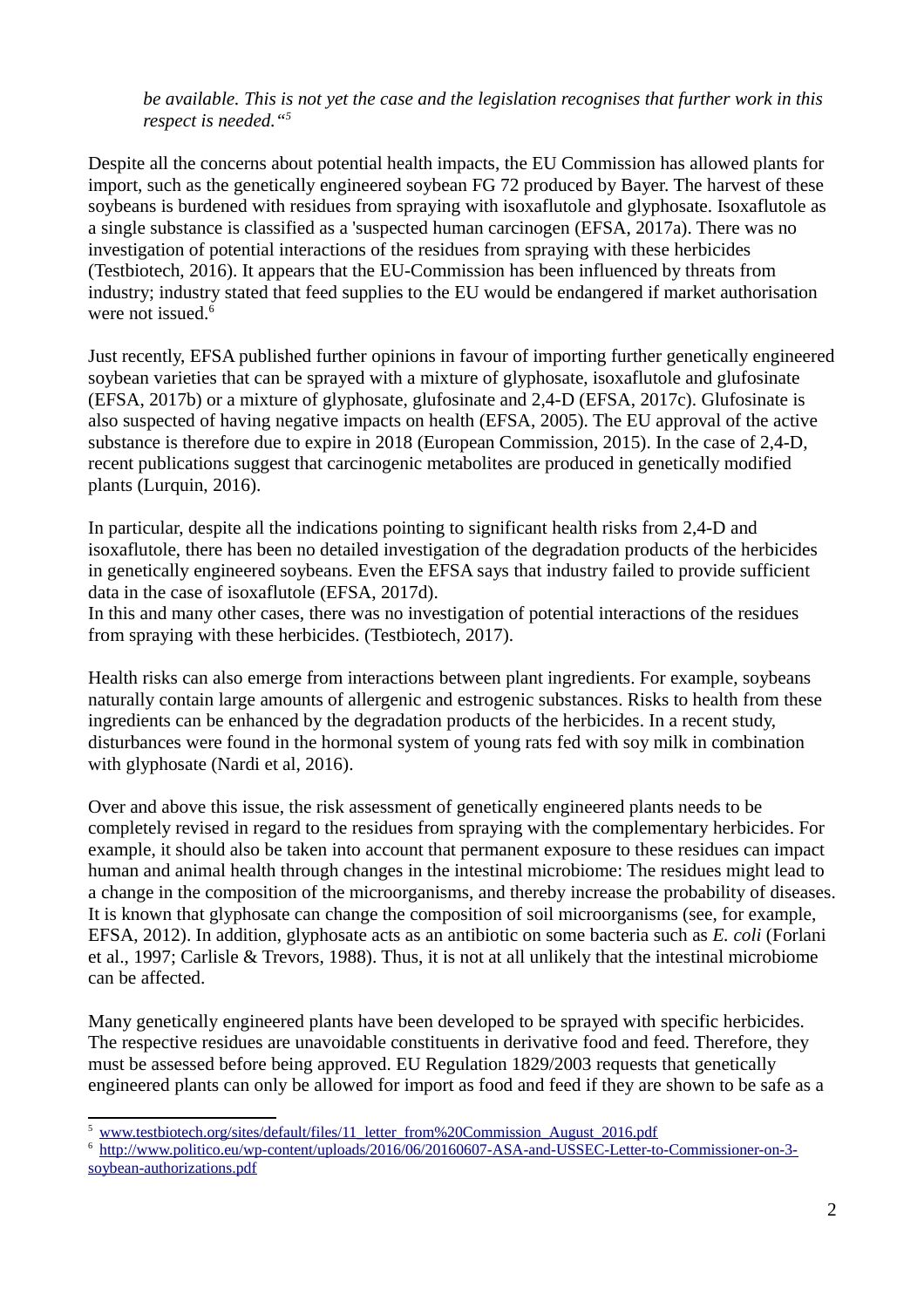whole. If these plants are burdened with a combination of potentially toxic residues, they must be assessed before any authorisation can be issued.

In conclusion, no more authorisations should be issued for genetically engineered plants until residues from spraying have undergone comprehensive health risk assessment.

## **References**

Carlisle, S.M. & Trevors, J.T. (1988) Glyphosate in the environment. Water, Air, and Soil Pollution, 39(3-4): 409-420.<https://link.springer.com/article/10.1007%2FBF00279485?LI=true>

EFSA (2005) Conclusion regarding the peer review of the pesticide risk assessment of the active substance glufosinate. EFSA Journal 2005;3(4):RN-27, 81 pp.. <http://onlinelibrary.wiley.com/doi/10.2903/j.efsa.2005.27r/abstract>

EFSA (2012) Scientific Opinion on an application (EFSA-GMO-NL-2005-24) for the placing on the market of the herbicide tolerant genetically modified soybean 40-3-2 for cultivation under Regulation (EC) No 1829/2003 from Monsanto. EFSA Journal 2012; 10(6): 2753. <http://onlinelibrary.wiley.com/doi/10.2903/j.efsa.2012.2753/full>

EFSA (2015) Request for the evaluation of the toxicological assessment of the co-formulant POEtallowamine. EFSA Journal 2015;13(11):4303, 13 pp.. <http://onlinelibrary.wiley.com/doi/10.2903/j.efsa.2015.4303/abstract>

EFSA (2017a) Peer review of the pesticide risk assessment of the active substance isoxaflutole. EFSA Journal 2017, 15(2):4731, 12 pp.. <http://onlinelibrary.wiley.com/doi/10.2903/j.efsa.2017.4731/full>

EFSA (2017b) Scientific opinion on application EFSA-GMO-NL-2013-120 for authorisation of genetically modified soybean  $FG72 \times A5547-127$  for food and feed uses, import and processing submitted in accordance with Regulation (EC) No 1829/2003 by Bayer CropScience LP and M.S. Technologies LLC. EFSA Journal 2017;15(4):4744, 23 pp.. <http://onlinelibrary.wiley.com/doi/10.2903/j.efsa.2017.4744/abstract>

EFSA (2017c) Scientific opinion on an application by Dow AgroSciences LLC (EFSA-GMO-NL-2012-106) for the placing on the market of genetically modified herbicide-tolerant soybean DAS-44406-6 for food and feed uses, import and processing under Regulation (EC) No 1829/2003. EFSA Journal 2017;15(3):4738, 33 pp.. http://onlinelibrary.wiley.com/doi/10.2903/j.efsa.2017.4738/full

EFSA (2017d) Conclusion on the peer review of the pesticide risk assessment for the active substance isoxaflutole in light of negligible exposure data submitted. EFSA Journal 2017;15(2):4731, 12 pp..<http://onlinelibrary.wiley.com/doi/10.2903/j.efsa.2017.4731/full>

European Commission (2015) Commission Implementing Regulation (EU) 2015/404, Official Journal of the European Union L 67/6, [http://eur-lex.europa.eu/legal-content/EN/TXT/?uri=uriserv](http://eur-lex.europa.eu/legal-content/EN/TXT/?uri=uriserv%3AOJ.L_.2015.067.01.0006.01.ENG) [%3AOJ.L\\_.2015.067.01.0006.01.ENG](http://eur-lex.europa.eu/legal-content/EN/TXT/?uri=uriserv%3AOJ.L_.2015.067.01.0006.01.ENG)